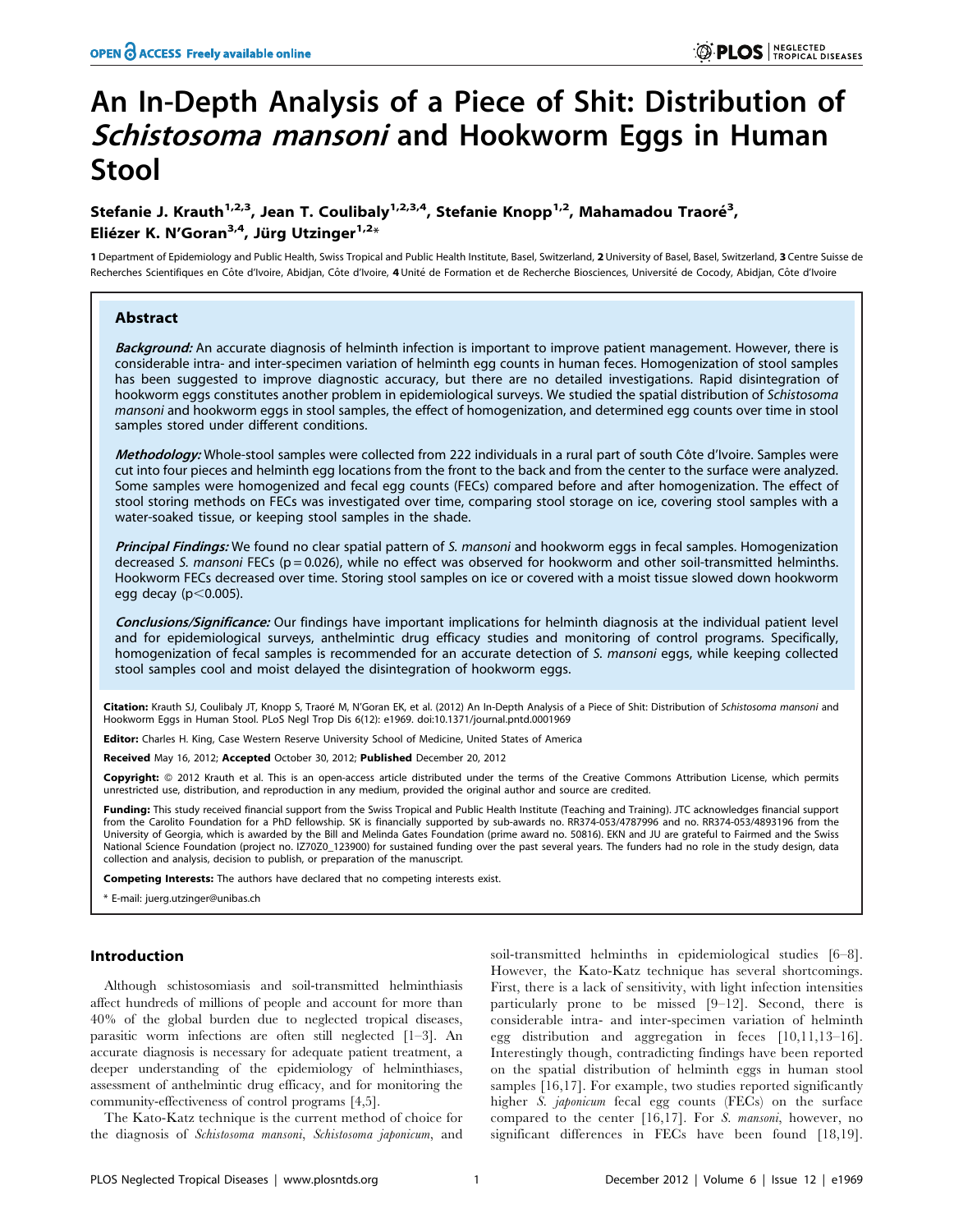#### Author Summary

An accurate diagnosis of parasitic worm (helminth) infections is important for adequate patient treatment and disease control programs. Helminth eggs in human stool samples are used as an indicator of infection intensity and morbidity. However, little is known about the exact distribution of helminth eggs in stool samples. Homogenization has been suggested to improve the diagnostic accuracy. Hookworm eggs disintegrate over time, which makes their detection challenging in epidemiological surveys. We determined the location of helminth eggs in entire stool samples from 222 individuals in Côte d'Ivoire. We also investigated whether homogenization has an effect on the detection of eggs, and determined egg counts over time in stool samples stored on ice, covered with a moist tissue, or kept in the shade. No clear pattern of helminth egg distribution was found in human stool samples. Homogenization resulted in more accurate egg counts of the blood fluke Schistosoma mansoni, while it did not affect other helminths. Keeping stool samples on ice or covered with a wet tissue slows down the disintegration of hookworm eggs. Our findings have important implications for individual patient management and the design and implementation of epidemiological surveys and helminth disease control programs.

Similarly, no differences have been observed in the distribution of eggs of the two soil-transmitted helminths, Ascaris lumbricoides and Trichuris trichiura in human stool samples [20]. To date only two studies examined helminth egg distribution along the length axis of the stool and both focused on schistosome species [16,21]. Of note, in these studies, sample sizes were very small  $(\leq 11$  individuals), and hence the reported results have to be interpreted with caution. Third, a time delay from stool production to processing the specimens in the laboratory is influencing the sensitivity of helminth diagnosis, particulary for hookworm [22,23].

Homogenization of fecal material has been suggested as one way to overcome intra-specimen variation of helminth egg counts [22,23]. However, the effect of homogenization on helminth FECs has yet to be determined. In fact, we could identify only two studies that examined the effect of homogenization on the variability of the distribution of S. japonicum, T. trichiura, and A. lumbricoides eggs within entire stool samples [17,20]. Another study merely states a suggestion about the effect of homogenizing based on findings about the similarity of FECs from the center and surface of stool [21]. Studies on soil-transmitted helminths concluded that homogenizing by stirring would not overcome the influence of intra-specimen variation of helminth egg location, while the study on S. japonicum showed that variation decreased after stirring [17,20].

Yet, the aforementioned features are likely to affect the performance of all diagnostic methods for which sampling of fecal material is involved. We therefore aimed to investigate the nature of intra-specimen variation of helminth egg distribution, to examine whether there is any effect of homogenization for the detection and quantification of helminth eggs in stool samples, and to monitor FECs over time in stool samples stored on ice, covered with a water-soaked tissue, or kept in the shade. Emphasis was placed on S. mansoni and hookworm infections. Results from our study might be of direct relevance for stool sampling and laboratory work-up in diagnostic centers, helminth epidemiological surveys, anthelmintic drug efficacy evaluation, and control programs.

# Methods

#### Ethics Statement

The study protocol was approved by the institutional research commission of the Swiss Tropical and Public Health Institute (Swiss TPH, Basel, Switzerland). Ethical approval was granted by the ethics committees of Basel (EKBB, reference no. 377/09) and Côte d'Ivoire (reference no. 1993 MSHP/CNER). District health and village authorities, study participants and parents/guardians of individuals aged  $\leq$ 18 years, were informed about the purpose, procedures, and potential risks and benefits of the study. Written informed consent was obtained from participants or the parents/ guardians of minors before the collection of the first stool sample. Participation was voluntary and there were no further obligation for those who withdrew from the study. All results were coded and treated confidentially.

At the end of the study, all participants who provided a stool sample for the parasitological investigation were treated with albendazole (single 400 mg oral dose) and praziquantel (single 40 mg/kg oral dose) free of charge, irrespective of their helminth infection status.

#### Study Area

The study was carried out in Azaguié, a small town in the district of Agboville in south Côte d'Ivoire. Azaguié is situated approximately 40 km north of Abidjan, the economic capital of Côte d'Ivoire. Soil-transmitted helminthiasis and schistosomiasis are highly endemic [24–26]. There are four main seasons in the area, a long dry season from December to March, the main rainy season between April and mid-July, a short dry season from mid-July to mid-September, and a short rainy season from mid-September to November. The average temperature is  $27^{\circ}$ C and the annual precipitation is 1,200–1,500 mm.

#### Field Procedures

The study was conducted in September and October 2010. Once local authorities and nearby schools had been informed, the research team invited all interested people of the area to come to an information session. After participants gave their written informed consent, they were supplied with an aluminum 'take away box', together with a cover-lid, a sheet of aluminum foil, a sticker, and an instruction form explaining how to collect the stool sample (Figure 1). Participants were invited to place their fresh morning feces directly on the aluminum foil, while trying to keep it in a long, straight shape. Subsequently, participants were asked to wrap the stool into the foil without breaking it and place it into the 'take-away box'. The box was closed and a sticker put on the box to mark the front of the stool (defined as that part of the stool that had left the bowel first). Mushy samples, where no front could be indicated, were not marked. Finally, participants were asked to note the exact time of defecation (hh:mm) onto the lid and return the sample to the laboratory at the Azaguié health center, where the diagnostic work-up took place.

### Laboratory Procedures

In a first step, stool specimens were categorized into one of five consistency categories: (i) sausage-shaped (equivalent to type 3 on the Bristol Stool Chart (BSC) [27]); (ii) sausage-shaped-but-lumpy (type 2 BSC); (iii) sausage-shaped-but-soft (type 4 BSC); (iv) lumpy (type 1 BSC); and (v) mushy (types 5–7 BSC).

Next, samples of each category were randomly allocated either to the assessment of whole-stool homogenization or to the assessment of helminth egg distribution in stool by drawing lots. Figure 2 shows how samples designated for assessment of helminth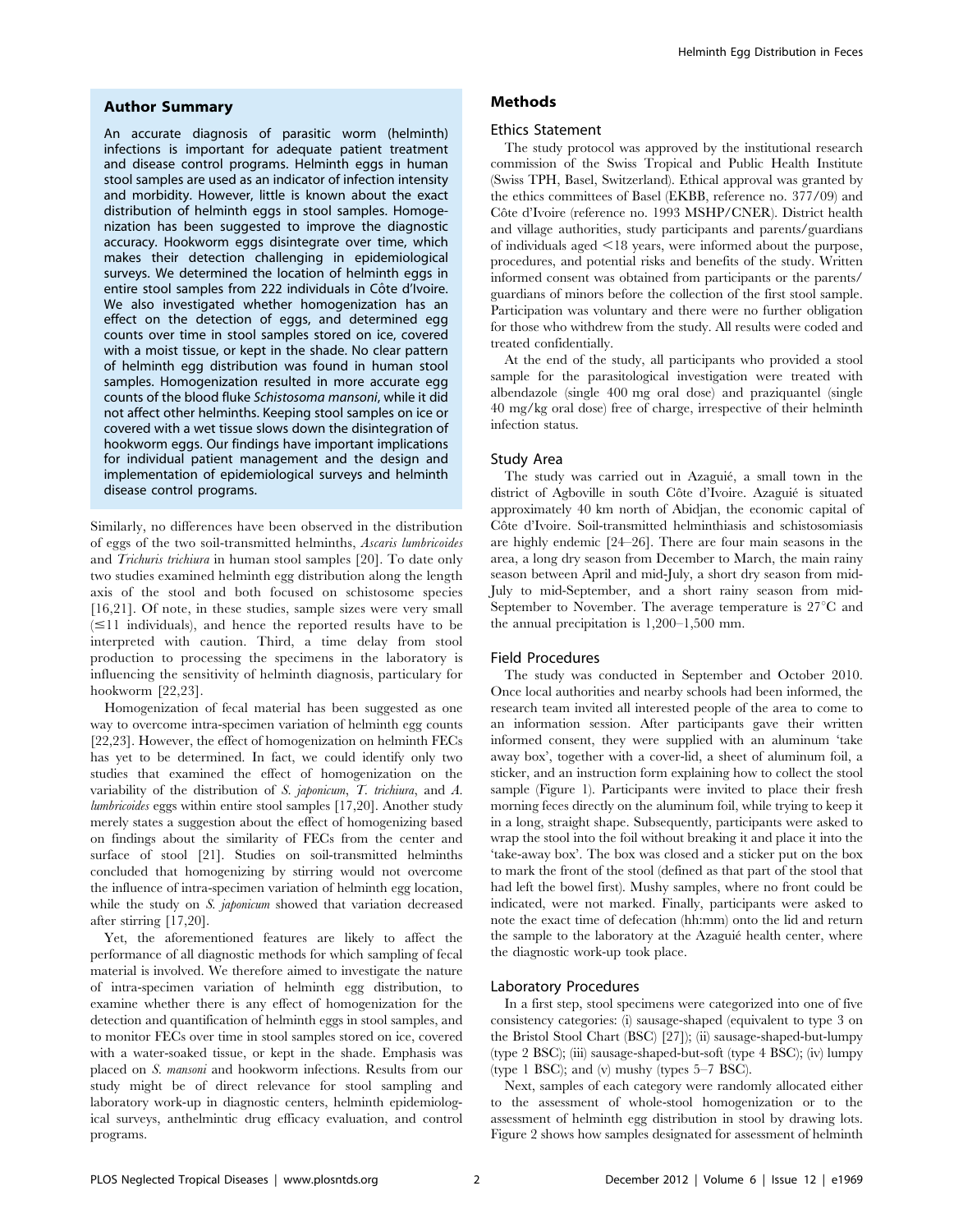

Figure 1. Instruction form on how to collect whole-stool samples for the study. doi:10.1371/journal.pntd.0001969.g001

egg distribution in stool were further stratified according to their consistency. In brief, sausage-shaped samples, including sausageshaped-but-lumpy samples, were cut into four equally sized pieces along the length axis (named front, second, third, and back piece). Care was taken that no fecal material was transferred from one piece to another. For each piece of stool, one Kato-Katz thick smear (using standard 41.7 mg templates [28]) was prepared from the center and a second one from the surface. Center samples were obtained by breaking open the stool piece without transferring fecal material from the surface region into the center, and by subsequently taking a small piece of stool from the center using a fresh spatula. Surface material was taken by scraping or cutting-off feces from the outer layer of the stool with a spatula, not invading deeper than 2–3 mm into the inside of the stool. Subsequently, the remaining part of the stool piece was put into a plastic cup and thoroughly homogenized by stirring with a plastic tongue spatula by two different laboratory assistants for at least 1 min each. A third Kato-Katz thick smear was then prepared from the thoroughly homogenized fecal material.

Sausage-shaped-but-soft stool samples were cut into four equally long pieces as described above. However, these samples were too soft to properly take stool from the center and the surface. Hence, a first Kato-Katz thick smear was prepared from any unspecified region of the piece and a second one after the homogenization had been completed.

Lumpy samples were not cut. Sufficiently big lumps were chosen and Kato-Katz thick smears were prepared from the center, surface, and the homogenized lump, as described above.

Mushy samples of types 5 and 6 BSC were always allocated to the assessment of whole-stool homogenization, as they were not suitable for any of the other processing schemes. Very liquid samples (type 7 BSC) were excluded from the different diagnostic approaches as they were not suitable for any processing. However a single Kato-Katz thick smear was prepared from these samples to identify the participant's helminth infection status.

From all samples allocated to the assessment of whole-stool homogenization, prior to homogenization, a first Kato-Katz thick smear was prepared by taking material from any unspecified region of sample, as mostly done in routine analysis. The rest of the whole-stool sample was then transferred into a plastic cup and thoroughly homogenized by stirring with a plastic tongue spatula by two different laboratory assistants for at least 1 min each. A second Kato-Katz thick smear was prepared from the homogenized whole-stool sample.

To avoid confounding due to the time delay from production to examination of the different stool pieces, we established four distinctive examination time points, each lasting 2 h. At each time point, one stool piece per sample was randomly chosen to be examined using the aforementioned methodology by drawing lots. Using this approach, we assured that each piece of each stool sample was examined at a randomly chosen, but predefined time point of the day and we avoided introducing any systematic error into the analysis of egg distribution. Our rationale was as follows. If stool sections would have been analyzed in a systematic way (i.e., analyzing the front first and the back last) and assuming that FEC might decline over time, we might have observed a spatial egg distribution pattern with eggs declining from the front to the back. However, in reality, this observation would be due to the effect of helminth egg decay over time rather than real spatial egg distribution. By randomly choosing the time point of analysis for each piece, the potential confounder (i.e., time) is removed. Additionally, this procedure allowed us to monitor for potential change in FECs over time.

Independent of their processing schemes, approximately one third of all samples were stored in a box kept on ice, a third was stored being covered with a tissue soaked with tap water, and the remaining third was stored without any additional preservation efforts but placed in the shade outside the laboratory.

We adhered to World Health Organization (WHO) guidelines for Kato-Katz thick smear preparation and examination [29,30]. In brief, Kato-Katz thick smears were read by an experienced laboratory technician in a systematic way within a maximum of 60 min after preparation. The number of helminth eggs was recorded for each species separately. Ten percent of all slides were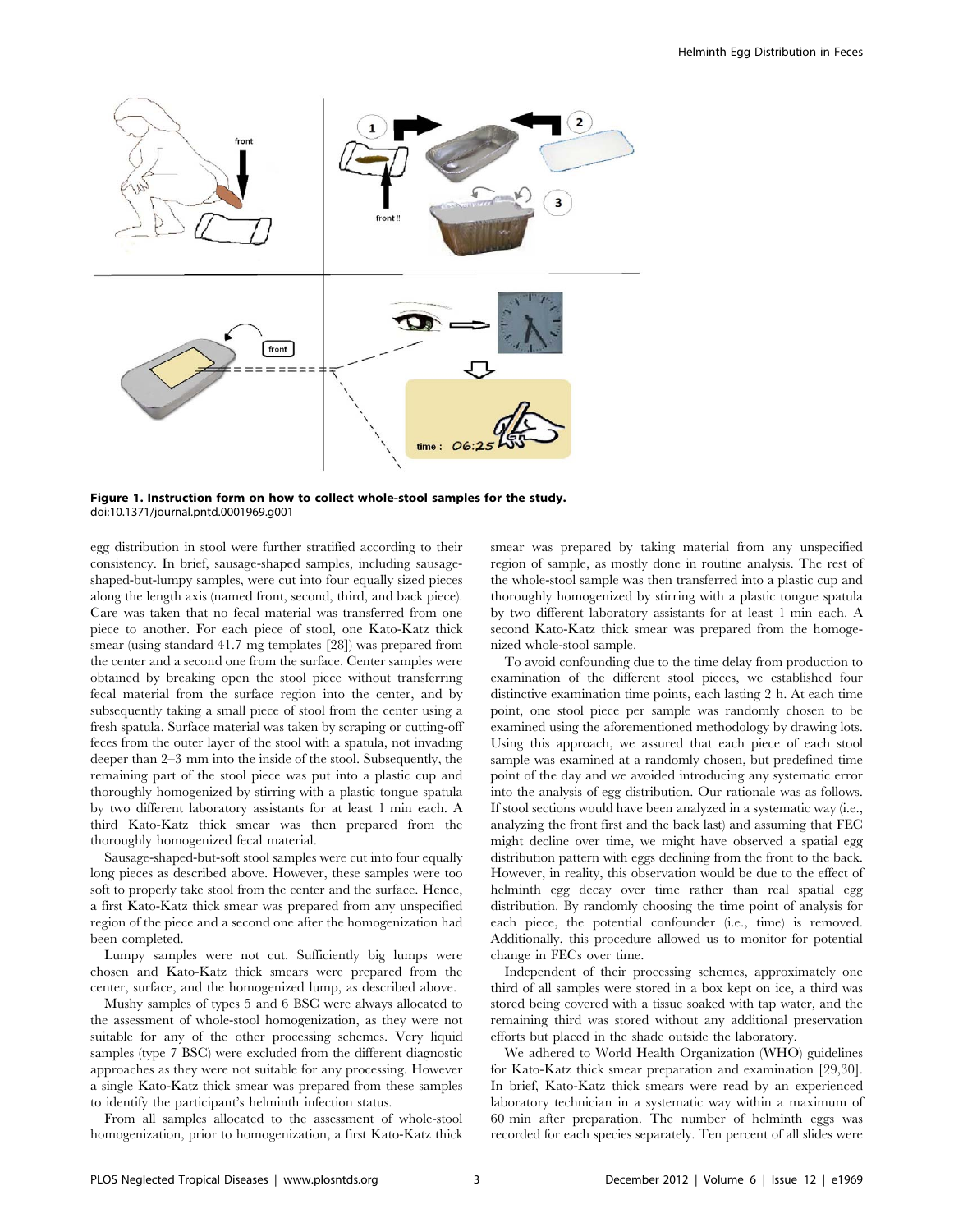

Figure 2. Processing of stool samples according to consistency including whole-stool homogenization. \*Sausage-shaped-but-soft samples were processed like in (A) without taking samples from the center. doi:10.1371/journal.pntd.0001969.g002

subjected to quality control and checked for internal consistency. In case of conflicting results, all Kato-Katz thick smears of that individual where re-read and the results of the second reading were used for analysis. Additionally, all data recording sheets were checked for internal consistency.

#### Statistical Analysis

Data were double entered by a single person into  $Epi$ IM version 3.4.1 (EpiInfo 2007), checked for internal consistency and then analyzed with STATA version 10.1 (Stata 2009). A stool sample was considered positive for a specific helminth species if at least one egg was found in any of the slides examined. Egg counts derived from individual Kato-Katz thick smears were multiplied by a factor of 24 to obtain a standardized value of eggs per gram of stool (EPG). Helminth species specific EPG values of each individual were categorized into infection intensities according to cut-off values provided by WHO [31].

A random effects negative binomial regression (NBR) model was performed for all assessments to check for the interaction of FECs between the different pieces or locations. Additionally, the Wilcoxon (WXN) signed rank test was used for categorical data whenever two categories were compared, and the Kendall's coefficient of concordance (KCC) was used to show the degree of agreement between FECs obtained in each stool part. A KCC

value of 1 defines total agreement and a KCC value of 0 indicates no agreement.

For the assessment of differences in FECs from formed stool and mushy stool, a non-overlapping 95% confidence interval (CI) indicates significance. For the assessment of the effect of homogenization, mushy stool samples were excluded because we assumed that they already were homogeneous.

# Results

#### Study Population and Sample Allocation

Stool samples were collected from a total of 222 individuals aged 5–52 years with a median age of 12 years. Among them, 125 (56.3%) were infected with at least one helminth species. However, nine helminth-positive participants were excluded from the statistical analysis because their samples were of insufficient amount to be examined with more than a single Kato-Katz thick smear. Of the remaining 116 stool samples, 34 were stored on ice, 45 in a box kept in the shade, and 37 covered with a water-soaked tissue. The whole-stool homogenization assay was performed with 53 stool samples and 63 samples were allocated to the assessment of helminth egg distribution in different locations of the stool. Details of the exact number of samples allocated to each examination procedure are shown in Figure 3.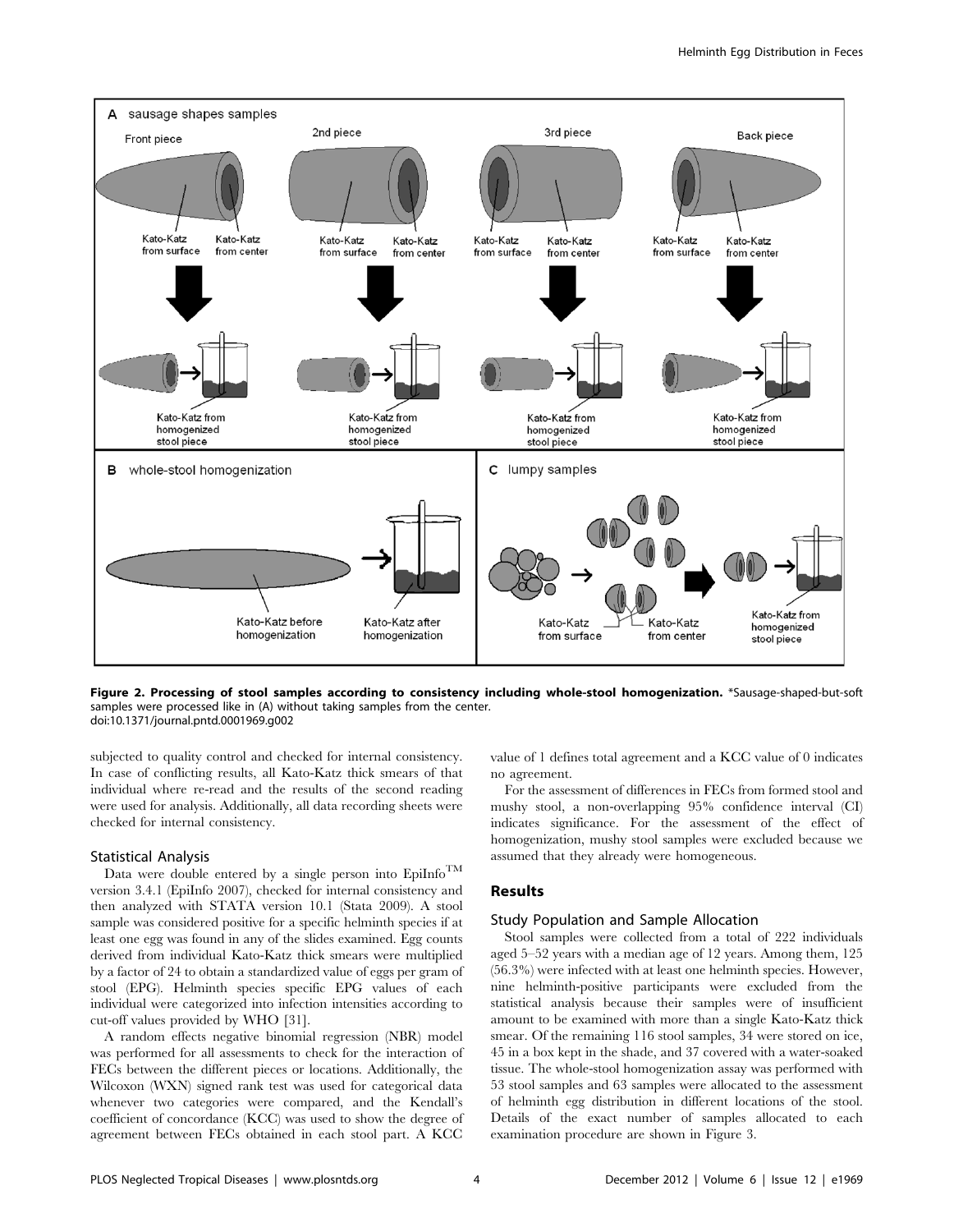

Figure 3. Flowchart detailing inclusion and exclusion of study participants and use for the various analysis including helminth prevalences. n, number of whole-stool samples; N, number of stool pieces. doi:10.1371/journal.pntd.0001969.g003

Prevalence of S. mansoni and Soil-Transmitted Helminths

Among the 222 study participants, 102 (45.9%) were infected with S. mansoni,  $23(10.4\%)$  were positive for T. trichiura,  $21(9.5\%)$ 

Table 1. Helminth prevalences and infection intensities among 125 helminth-positive study participants, from Azaguié, Côte d'Ivoire, in 2010.

|                      | No.(%) of<br>infected | <b>Infection intensity</b> |                 |              |
|----------------------|-----------------------|----------------------------|-----------------|--------------|
|                      |                       | Light                      | <b>Moderate</b> | <b>Heavy</b> |
| Schistosoma mansoni  | 102 (45.9)            | 40 (39.2%)                 | 26 (25.5%)      | 36 (35.5%)   |
| Trichuris trichiura  | 23 (10.4)             | 23 (100%)                  | $\Omega$        | $\Omega$     |
| Hookworm             | 21(9.5)               | 18 (85.7%)                 | 2(9.5%)         | $1(4.8\%)$   |
| Ascaris lumbricoides | 7(3.2)                | 6(85.7%)                   | 1(14.3%)        | $\Omega$     |
| Hymenolepis nana     | 2(0.9)                | 2 (100%)                   | $\Omega$        | $\Omega$     |
| Any helminth         | 125 (100)             |                            |                 |              |
| Double infection     | 25 (20.0)             |                            |                 |              |
| Triple infection     | 7(5.6)                |                            |                 |              |

doi:10.1371/journal.pntd.0001969.t001

for hookworm, and seven (3.2%) for A. lumbricoides. Additionally, two participants (0.9%) were infected with the tapeworm Hymenolepis nana (Table 1), but no further analysis was made for this parasite. Infections with two and three different helminth species were found in 25 (11.3%) and seven (3.2%) participants, respectively. With the exception of S. mansoni (35.5% of the positive individuals having  $\geq 400$  EPG) and hookworm (4.8% of the positive individuals having  $\geq 4,000$  EPG), heavy infections did not occur. Most soil-transmitted helminth infections were light (92.5%) and some were moderate (5.7%).

#### Stool Parameters

Stool was produced between 05:30 and 11:10 hours (median: 08:35 hours) and collected between 07:52 and 11:19 hours (median: 09:05 hours). On average, nine samples were collected each day (range: 2–11 samples). One third of all samples (33.8%) were sausage-shaped, 28.8% were mushy, 25.2% were sausageshaped-but-soft, 7.7% were lumpy, and 4.5% were sausageshaped-but-lumpy (Table 2). An interesting observation worth mentioning is that whole-stool samples were more likely very small when participants were infected with T. trichiura compared to participants infected with other helminth species  $(OR = 1.88)$ . The delay from stool production to the start of the Kato-Katz preparations in the laboratory was, on average, 120 min (range 20–300 min).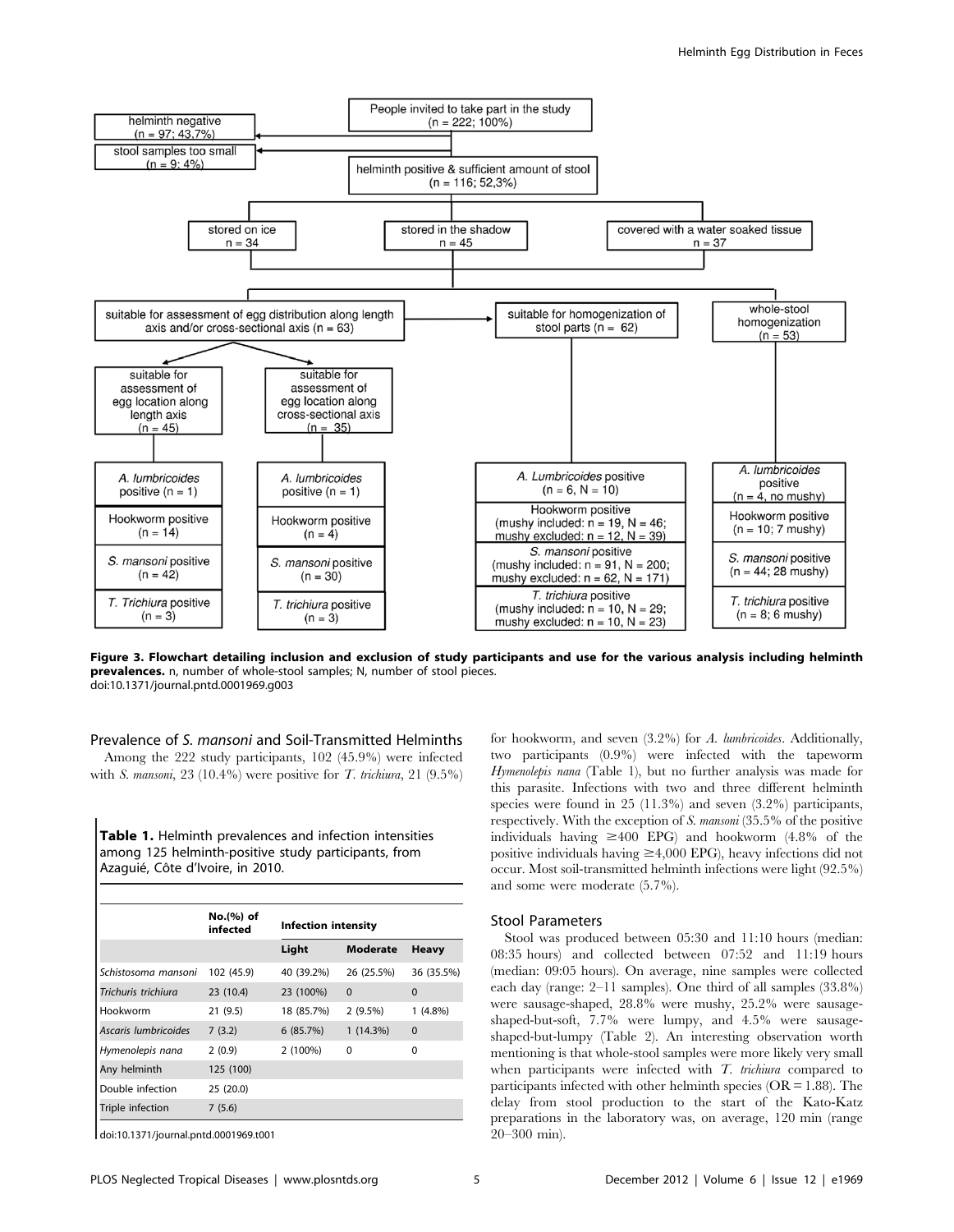Table 2. Number of stool samples in each consistency category by infection status (any helminth infection), from 222 study participants from Azaquié, Côte d'Ivoire, in 2010.

|                          | Total (% of total stool samples) | No. of infected (% of all infected<br>stool samples) | No. of non infected (% of all non<br>infected stool samples) |
|--------------------------|----------------------------------|------------------------------------------------------|--------------------------------------------------------------|
| l n                      | 222                              | $125*$                                               | 97                                                           |
| Sausage like             | 75 (33.8%)                       | 39 (33.6%)                                           | 33 (34.0%)                                                   |
| Sausage shaped but lumpy | $10(4.5\%)$                      | 5(4.3%)                                              | $4(4.1\%)$                                                   |
| Sausage like but soft    | 56 (25.2%)                       | 33 (28.4%)                                           | 22 (22.7%)                                                   |
| Lumpy                    | 17(7.7%)                         | $4(3.5\%)$                                           | 10 (10.3%)                                                   |
| Mushy                    | 64 (28.8%)                       | 35 (30.2%)                                           | 28 (28.9%)                                                   |

\*Nine helminth-positive stool samples were too small to allocate them to any consistency category. doi:10.1371/journal.pntd.0001969.t002

Helminth Egg Distribution along the Length Axis of the Stool

In general, FECs of all helminth species in formed stool from type 1–3 BSC were significantly higher than in soft stool from type 4–7 BSC, with a combined mean FEC ratio of 947:447 EPG (95% CI: 698–1,196 EPG versus 323–579 EPG). S. mansoni-positive stool samples  $(n=42)$ , showed no significant differences in FECs between different locations along the length axis  $(z_{NBR} = -1.60;$  $p = 0.111$ ). There was an agreement of  $W_{KCG} = 0.92$  between the ranks of FECs in all four stool pieces  $(p<0.001)$ .

In hookworm-infected individuals  $(n = 14)$ , FECs in the front piece of the stool sample were significantly higher than FECs in the back piece  $(z_{NBR} = -3.11, p = 0.002)$ . In *T. trichiura*-positive stool samples  $(n=3)$ , FECs in the back piece were significantly higher than in the front  $(z<sub>NBR</sub> = 2.63, p = 0.008)$ . There was only one A. lumbricoides-positive sample among the samples dedicated to the assessment of helminth egg location, and hence no comparisons were made for this helminth species.

Mean FECs of S. *mansoni*, hookworms and  $T$ . *trichiura* in the different stool pieces along the length axis of the stool, can be seen in Table 3.

# Helminth Egg Distribution on the Surface and Center of the Stool

For S. mansoni-positive individuals, no difference in FECs between the surface and the center of the stool samples was found  $(z<sub>NBR</sub> = -1.88; p = 0.060; n = 95)$ . When eliminating pseudoreplication and analyzing only one randomly selected piece per stool sample, the effect was even stronger, but lacked statistical significance  $(z_{NBR} = 0.85; p = 0.276; n = 30)$ . Similarly, we did not detect any difference in FECs between the surface or center for hookworm-positive  $(z<sub>NBR</sub> = -0.12, p = 0.902; n = 4)$  and T. trichiura-positive stool samples ( $z<sub>NBR</sub> = 1.85$  p = 0.064; n = 3).

Mean FECs of S. mansoni, hookworms and T. trichiura in the surface and the center of the stool, can be seen in Table 4.

#### Effect of Homogenization on Helminth Egg Distribution

S. mansoni FECs decreased after homogenization of stool samples, irrespectively of whether whole-stool samples  $(z<sub>WXN</sub> = 2.14, p = 0.032; n = 16)$  or single pieces of a stool sample were homogenized  $(z_{WXN} = 2.23, p = 0.026; n = 62)$ . The homogenization had an effect on the S. mansoni infection intensity category of 13 individuals: a change from heavy  $(\geq 400 \text{ EPG})$  to moderate (100–399 EPG), from moderate to light (1–99 EPG), and from light to moderate intensity was each observed in 4 people. A change from light to heavy infection intensity was found in one individual.

With regard to soil-transmitted helminths, no difference in FECs before and after homogenization was found, neither for whole-stool samples (hookworm,  $p = 0.166$ ,  $n = 10$ ; T. trichiura,  $p = 0.655$ ,  $n = 8$ ; A. lumbricoides,  $p = 0.456$ ,  $n = 4$ ), nor for the homogenization of one randomly chosen piece per sample (hookworm,  $p = 0.745$ ,  $n = 12$ ; T. trichiura,  $p = 0.217$ ,  $n = 10$ ; A. lumbricoides,  $p = 0.917$ ,  $n = 6$ ).

Intra-sample variance of FECs decreased significantly after homogenization for S. mansoni ( $z_{WXX}$  = 4.53, p<0.001, n = 40), but not for soil-transmitted helminths (hookworm,  $p = 0.655$ ,  $n = 9$ ; T. trichiura, p = 0.288, n = 8; A. lumbricoides, p = 0.953, n = 2).

Stratified by infection intensity, we found that the reduction of variance in S. mansoni FECs after homogenization only occurred with heavy ( $p = 0.001$ ,  $n = 17$ ) and moderate infection intensities  $(p = 0.008, n = 12)$ , but not with light infection intensities  $(p = 0.588,$  $n=11$ ). Additionally, the rate of Kato-Katz thick smears initially found positive that ''changed'' to negative after homogenization (14 out of 64, 21.8%) is nearly equal to the rate of Kato-Katz thick smears that were initially found negative and ''changed'' to positive after homogenization (17 out of 64, 26.7%) (both  $p>0.5$ ).

Table 3. Mean FECs (expressed as EPGs) in different stool pieces along the length axis of whole-stool samples, among 59 helminth-positive participants from Azaguié, Côte d'Ivoire, in 2010.

|              | n samples | Front piece (95% CI) | $2nd$ piece (95% CI) | 3 <sup>rd</sup> piece (95% CI) | Back piece (95% CI) |
|--------------|-----------|----------------------|----------------------|--------------------------------|---------------------|
| S. mansoni   | 42        | 656 (372-940)        | 670 (346-995)        | 616 (349-883)                  | 670 (275-841)       |
| Hookworm     | 14        | 986 (149-1823)       | 396 (0-1040)         | 422 (0-1191)                   | $267(0 - 713)$      |
| T. trichiura |           |                      |                      | $8(0-24)$                      | 56 (15-98)          |

doi:10.1371/journal.pntd.0001969.t003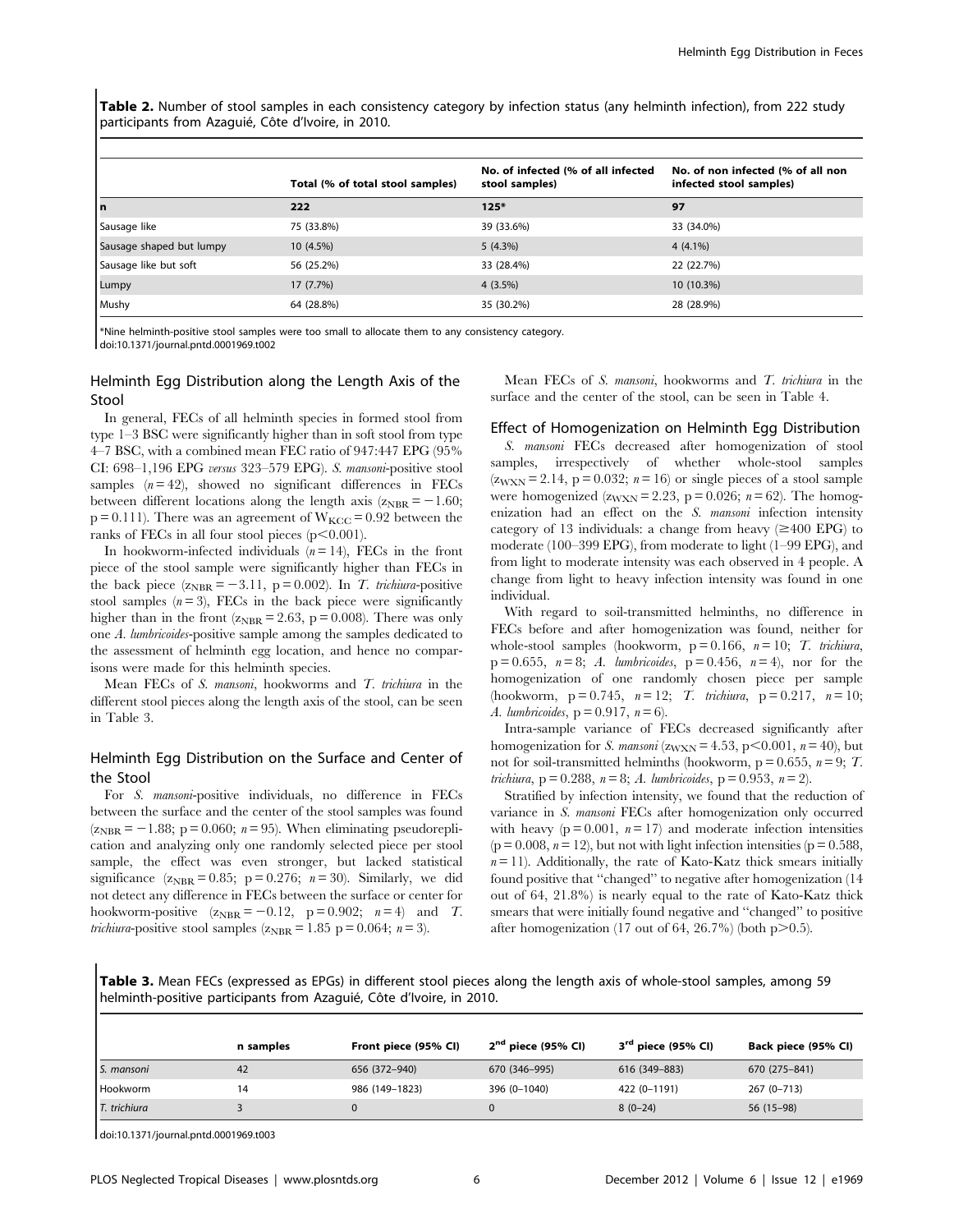Table 4. Mean eggs per gram (EPG) values in surface and center of stool samples, among 102 helminth-positive participants from Azaquié Côte d'Ivoire, in 2010.

|              | n  | Center (95% CI) | Surface (95% CI) |
|--------------|----|-----------------|------------------|
| S. mansoni   | 95 | $41(29-52)$     | $32(23-42)$      |
| Hookworm     |    | 90 (19-160)     | $90(0-191)$      |
| T. trichiura |    | $7(0-18)$       | $3(1-4)$         |

doi:10.1371/journal.pntd.0001969.t004

# Effect of Stool Storing and Examination of Time Delays on FECs

The ranks of FECs from S. mansoni did not differ between the different time points of stool examination, irrespective of whether samples were stored on ice  $(W_{KCC} = 0.87, p<0.001, n = 30)$ , covered with a water-soaked tissue ( $W_{KCC} = 0.87$ , p $\leq 0.001$ ,  $n = 35$ ), or kept in the shade (W<sub>KCC</sub> = 0.91, p<0.001,  $n = 42$ ).

In hookworm-positive stool samples, we observed a significant decline of FECs over time for samples stored in the shade  $(z<sub>NBR</sub> = -2.82, p = 0.005, n = 12)$ , although the agreement of the ranks of FECs determined at different time points was  $W_{KCC} = 0.73$  (p = 0.001). Thus, we performed an additional WXN test for the stool pieces that were analyzed first and the pieces that were analyzed last. The test confirmed a significant decline of FECs over time  $(z_{WXN} = 2.45, p = 0.014)$ .

If samples were stored on ice, no significant changes in FECs of hookworm were found over time ( $W_{KCC} = 0.84$ , p = 0.005, n = 12). Samples kept humid showed no significant change of ranks of FECs over time ( $W_{KCC} = 0.87$ , p<0.001, n = 12).

For T. trichiura-positive samples, no difference in ranks of FECs between the measured time points were observed, neither for samples stored on ice ( $W_{KCC} = 0.61$ , p = 0.080, n = 3), nor covered with a water-soaked tissue ( $W_{KCC} = 0.60$ , p $\lt 0.001$ , n=4), nor kept in the shade ( $W_{KCC} = 0.67$ , p = 0.003, n = 11). Due to the small sample size for A. lumbricoides-positive samples in the assessment of FECs over time, no comparison was made.

# Discussion

An accurate diagnosis of helminth infection is of pivotal importance for adequate individual patient management, epidemiological surveys, intervention studies, and the monitoring of helminth control programs [4,32]. Despite its relevance for diagnosis, the spatial distribution of helminth eggs in entire stool samples, and the effect of storage, homogenization and time delays of FECs have been assessed only rudimentarily. Here, we present an in-depth analysis of a ''piece of shit'', detailing the spatial distribution of S. mansoni and soil-transmitted helminth eggs within whole stool samples, and determined the effect of different stool storage approaches, homogenization and time delays from stool production to laboratory processing on helminth egg detection.

The distribution of S. mansoni eggs without any clear pattern in whole stool speciments observed in our study corroborates with findings reported more than 40 years ago [21]. Our results, however, are in conflict with another study that reported a clear trend with S. japonicum eggs being predominantly located in the beginning and the surface of the stool [16]. These contradictions might either be due to a ''real'' difference between the egg distribution patterns of S. mansoni and S. japonicum, or due to the very low sample size  $(n = 5)$  in the study of Yu and colleagues [16].

The authors speculated that differences in the spatial egg distribution of the two schistosome species might be due to the different location of the adult worms harboring in the mesenteric veins [16].

The predominance of observing hookworm eggs in the front of stool specimens revealed in our study cannot be generalized since, by chance, 10 among 14 front pieces of hookworm-positive stool samples were examined at the first time-point, and 11 of the back pieces either at time-points 3 or 4. The decay of hookworm eggs as a function of time delays between stool production and processing revealed in our as well as previous studies [22] is the likely explanation of this observation. Hence, additional research is warranted to shed new light on the distribution of hookworm eggs along the main axis of entire stool specimens. Moreover, our finding that T. trichiura eggs are mainly located in the end pieces of stool is hampered due to the low size of positive samples. However, if future studies reveal or confirm that hookworm and  $T$ . trichiura eggs are mainly located in the front or end piece of the stool, this will have important implications on stool sampling procedures that should be taken into consideration for helminth diagnosis.

Our observation of no difference in egg location between the center and the surface of stool samples for any of the helminth species encountered in the current study area is in line with previous studies [18,19]. However, although sample sizes for soiltransmitted helminth-positive stool samples in the present study are larger than in previous investigations, they remain small, particularly for A. lumbricoides and T. trichiura, and hence, results have to be interpreted with care. Unless future studies will show distinctive patterns of helminth eggs within stool samples, we feel that the current practice of scoping small pieces of stool anywhere from a stool specimen remains a valid method.

Homogenization of stool samples reduced intra-sample variance of S. mansoni FECs. Hence, we recommend that stool sample be homogenized prior to diagnosis to enhance the accuracy of S. mansoni egg detection. This recommendation should be considered for standard operating procedures for S. mansoni diagnosis.

Our study also confirms that, while time and storing method has no effect on FECs of S. mansoni and T. trichiura, hookworm FECs significantly decline with increasing time delays between stool production and laboratory processing of fecal material. Additionally we show – to our knowledge for the first time – that storing feces on ice or covered with a wet tissue can delay hookworm egg disintegration over time, which has important ramification for field procedures in any project involving hookworm diagnosis. Notably, hookworm eggs have been reported to be sensitive to dry conditions [33]. During our fieldwork we indeed observed that stool samples dried out quickly, especially on the surface. Hence, we recommend keeping stool samples humid pending laboratory work-up, best using a moist tissue, and regard this as a simple, cheap, and practical procedure to avoid hookworm egg disintegration. In other studies, refrigerating stool has been applied for the same purpose [22] and also in our study storing of fecal samples on ice was an effective strategy to delay the hookworm egg disintegration process. However, if concurrent diagnosis of Strongyloides stercoralis is envisaged, for example using the Baermann or Koga agar plate method [24,34–37], freezing or storing samples on ice is not recommendable, since S. stercoralis larvae present in stool are temperature-sensitive [38].

Our study is an important contribution to the broad field of schistosomiasis and soil-transmitted helminthiasis diagnosis. In particular, our findings that keeping stool samples on ice or covered with a moist tissue delays hookworm egg disintegration and the observation of a decreased variance through stool homogenization on the FECs of S. mansoni without impacting on soil-transmitted helminth eggs are worth highlighting. Introducing these simple measures will help to achieve more accurate